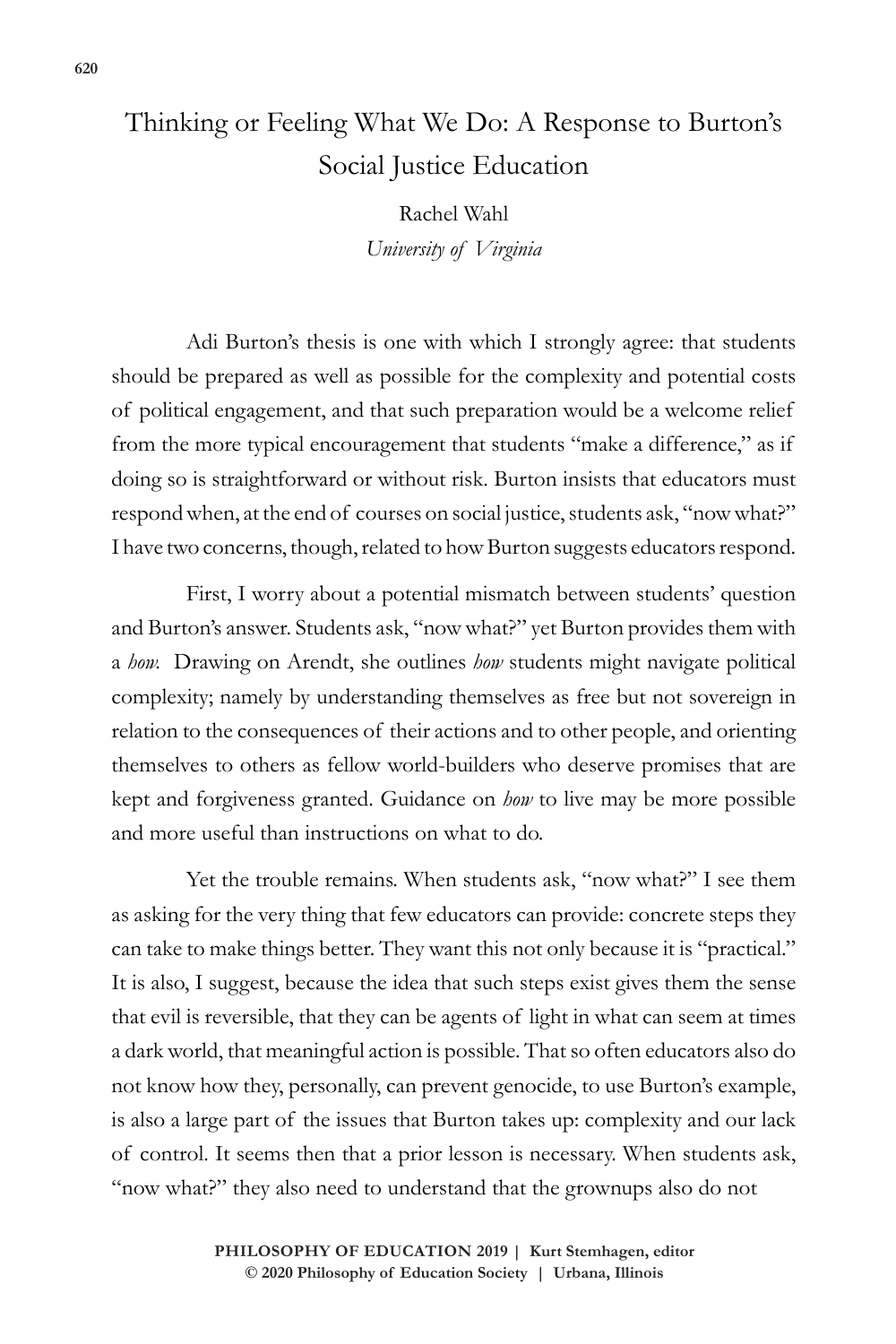## **Rachel Wahl 621**

know what to do, that they are entering a field of unknowability. They need to understand *why* they are being offered a how rather than a what.

My second concern is that the content of this "how" may exist in a paradoxical relationship to the logic of political movements. The *priority* of the political for Arendt and for Burton, I suggest, may cause problems for Arendt's *conception* of the political, which in turn makes more difficult Burton's application of Arendt to civic education.

Many calls for civic education – and many political philosophers – begin from the assumption that the political should have priority in our conception of a full life. As Burton quotes Arendt, "To engage in speech and action in a political way is … the highest possibility of human existence." The idea that we are most human when we are political runs throughout the history of Western political philosophy, with Aristotle telling us that we speak so that we can engage in politics, and this is what makes us human.<sup>1</sup>

As Burton relays, Arendt also argues that the political should be navigated with a concern for freedom rather than sovereignty, which entails mastery over one's life and environment. The political actor should not aim at mastery, Arendt and Burton argue, because in democratic politics we are forever negotiating the terms of our common life with others. Moreover, we cannot control the outcomes of even our own political acts. Given this vulnerability to others' actions and the unpredictability of our own, we are free but not sovereign. Burton then draws on Arendt's guideposts for political action – the importance of keeping our promises to others as well as forgiving their mistakes – as a way to help students navigate the complexity of political engagement.

Like the priority of the political, the assertion that the political in a democracy is defined by how citizens live with each other has a long tradition behind it – Dewey for example famously insisted that democracy is not only a form of government but a way of life, and one that is centrally concerned with relationships between people.<sup>2</sup> There may be a reason, however, that we seem to be always failing at relating well to our fellow citizens while we pursue our political aims, and one that is not due to human weakness alone.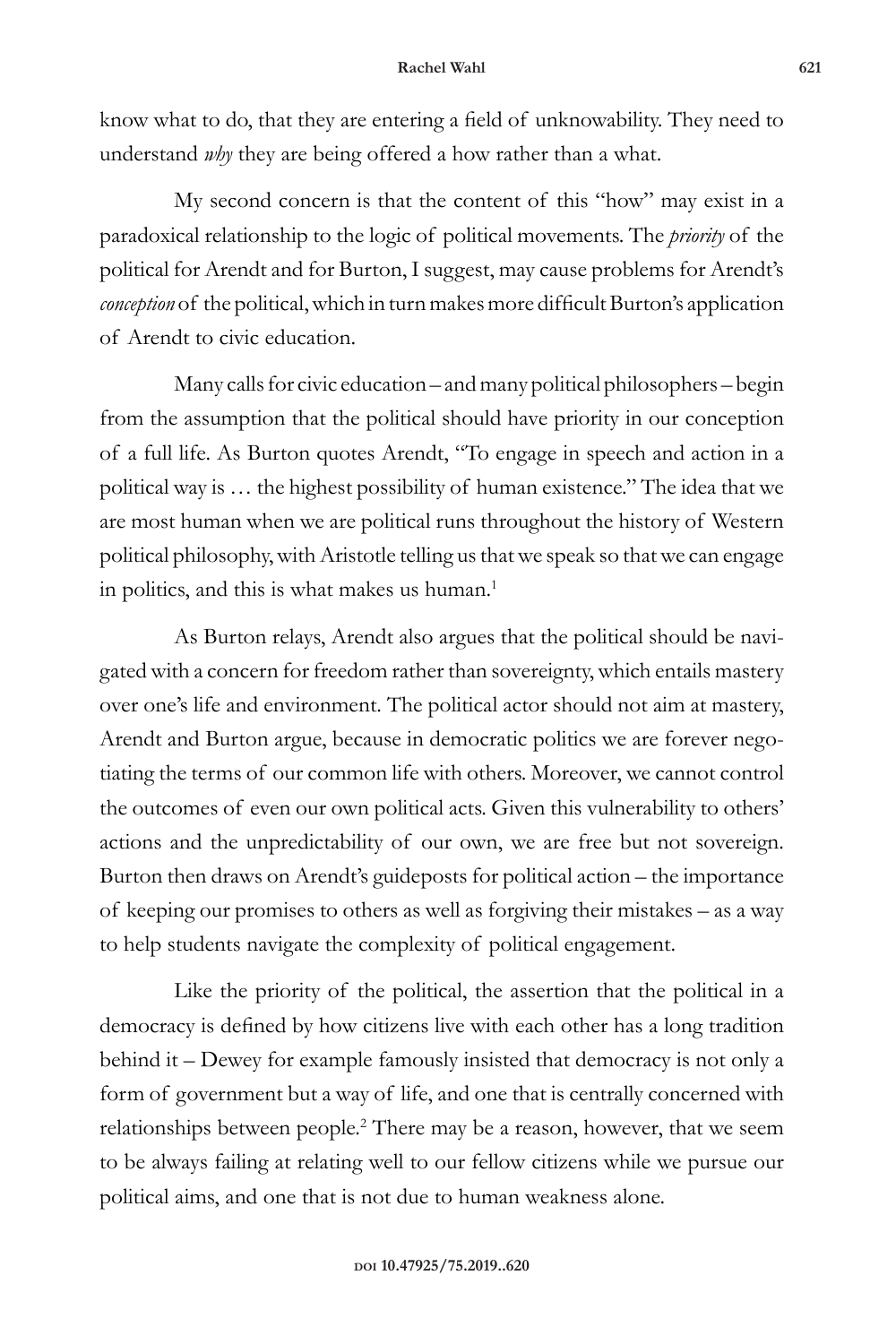The issue as I see it is that political movements are often at odds with an orientation to *how* we treat the people in our midst. Political agendas are typically premised either on ideals to achieve, such as the eradication of racist systems, or on the proximate interests of political actors, such as mobilizing public outcry over racist incidents. Neither the change political movements wish to usher in, nor their proximate aims in service of that change, necessarily prioritize relationships with the people they encounter, and often may conflict with treating those people well. This is especially clear when a person acts in a way that a political movement deems unacceptable, for example when a university administrator releases a statement that is interpreted as racist or, even more harmfully, when a police officer uses excessive force against a person of color. Forgiving the administrator or officer *may or may not* secure the political aims of anti-racist social movements as well as mobilizing public outcry, shaming, and holding him or her accountable.

This ends-based-orientation of political movements can be contrasted with the social sphere. While Arendt insists that social life demands conformity, in practice social groups may value other goods above conformity, any of which could focus on ethical relationships between people. More importantly, though, conformity does not exclude attention to ethical relationships, such as those that prioritize promises and forgiveness. Indeed, the expected conformity may be to ethical principles. For the field of the social, which can be grounded in ethics, need not employ the ends-based-orientation of politics.

In in order to cultivate the goods that Arendt and Burton claim should guide the political, I suggest that students first be grounded in an ethics of the social, by which I mean attention to our relations with others. It is this foundation that makes possible the view of others as equal players in a plurality worthy of our promises and forgiveness. In other words, I see Arendt's insistence on freedom over sovereignty as a means of introducing the ethics of the social into the political.

This suggests a different answer to the "now what" question. While Arendt prioritizes *thinking* to avoid evil and affirm good, this proposal asks students to instead first feel themselves to be in relationship to others. This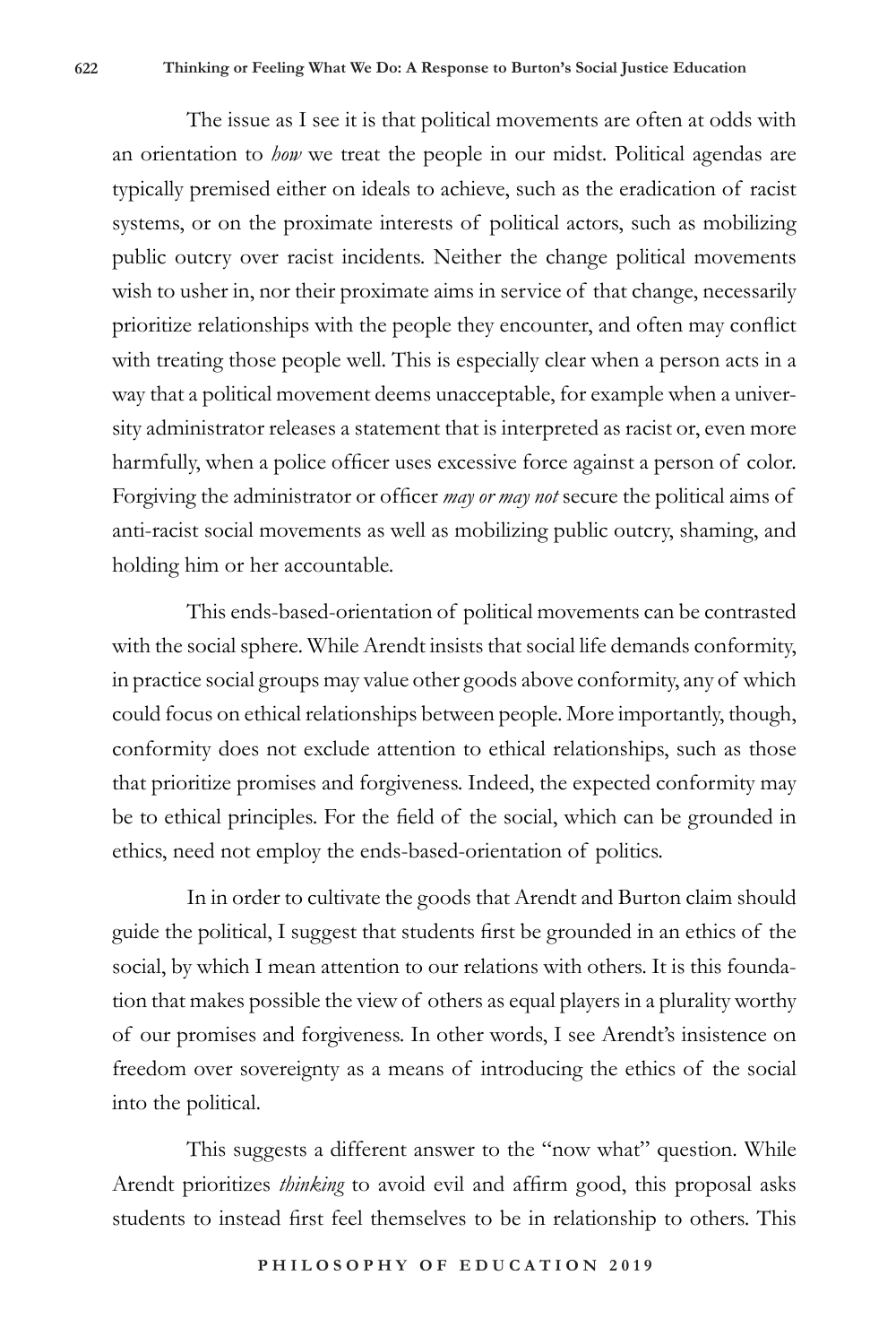## **Rachel Wahl 623**

does not deny the political, but rather takes ethical relationships as its base. This is Rousseau's sentimental education rather than Arendt's emphasis on thinking what we are doing. Rousseau is helpful here in remembering that "by the reason alone … we cannot establish any natural law; and that the whole of Nature is but a delusion if it is not founded on a need natural to the human heart."3 Indeed, Rousseau avers, "Justice and goodness are not merely abstract words" but rather must be based in our felt relationship to other people, for: "It is man's weakness which makes him sociable; it is our common miseries which turn our hearts to humanity … Thus from our very infirmity is born our frail happiness."4 This suggests then that the political, to be just, must be grounded in the ethics of the social, by which I mean the realm of human relationships that take human relationships (rather than a political ideal or aim) as primary.

This suggestion remains, like Burton's approach, a guidepost rather than an answer. A foundation of ethical relationship does not erase the tensions students will encounter. An orientation to compassion will be challenged by the demands of political justice, where aims larger than individual human lives have always been at play. This is one danger of the political that students must understand, one that will make the quest for sovereignty always a more natural desire than freedom. It is not just that we cannot control the consequences of our actions – that is true in every realm, including the ethical. It is distinctly that the political, by understanding itself as operating within the public rather than between particular people, always has a reason to disregard particular people.

This in itself might not present such a challenge to social justice educators, if it were merely a matter of asserting the priority of one over the other. The difficulty is that there may at times be good reasons – good political reasons – to prioritize long-term goals over immediate relationships. When we educate, we tend to err in some direction, though, so I suggest that we err in the direction of a grounding in relationship.

<sup>1</sup> Aristotle, *The Politics,* trans. T.A. Sinclair (London: Penguin, 1962), 28-9.

<sup>2</sup> John Dewey, *Democracy and Education* (New York: MacMillan, 1922), 95.